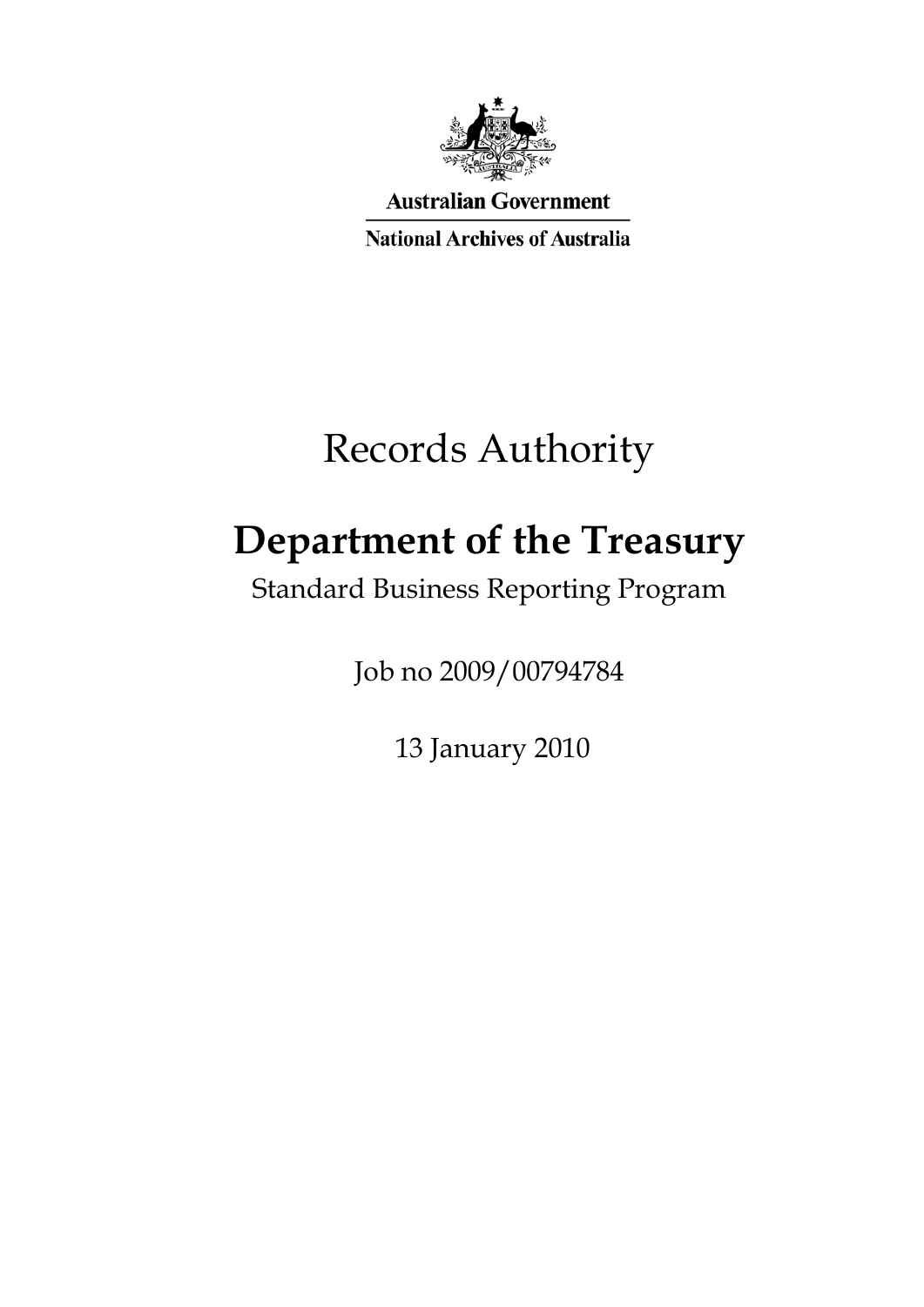### **CONTENTS**

| <b>INTRODUCTION</b>                     | 3 |
|-----------------------------------------|---|
| <b>APPLICATION OF THIS AUTHORITY</b>    | 4 |
| <b>CONTACT INFORMATION</b>              | 5 |
| <b>AUTHORISATION</b>                    | 6 |
| <b>CORE BUSINESS</b>                    | 7 |
| <b>STANDARDISING BUSINESS REPORTING</b> |   |

© Commonwealth of Australia 2009

This work is copyright. Apart from any use as permitted under the *Copyright Act 1968,* no part may be reproduced by any process without prior written permission from the National Archives of Australia. Requests and inquiries concerning reproduction and rights should be directed to the Publications Manager, National Archives of Australia, PO Box 7425, Canberra Mail Centre ACT 2610, Australia.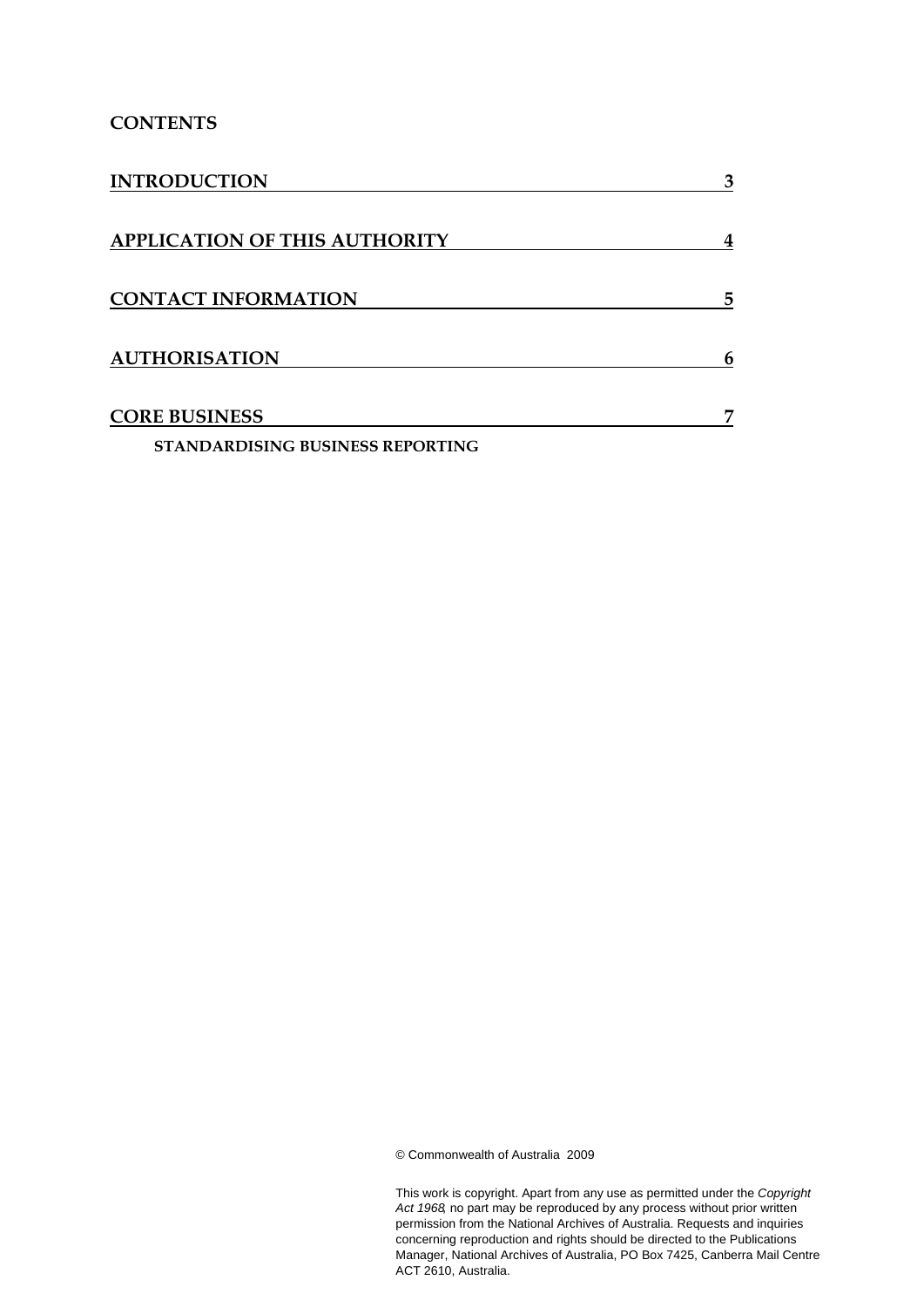### **INTRODUCTION**

The Department of the Treasury and the National Archives of Australia have developed this Records Authority to set out the requirements for keeping or destroying records for the core business areas of Standardising Business Reporting. It represents a significant commitment on behalf of Department of the Treasury to understand, create and manage the records of its activities.

This Authority is based on the identification and analysis of the business of the Department of the Treasury. It takes into account the agency's legal and organisational records management requirements, and the interests of stakeholders, the agency and the National Archives of Australia.

This Authority gives the Department of the Treasury permission under the Archives Act 1983, for the destruction, retention or transfer to the National Archives of Australia of the records described. The Authority sets out those records that need to be retained as national archives and the minimum length of time that temporary records need to be kept. Retention periods for these temporary records are based on: an assessment of business needs; broader organisational accountability requirements; and community expectations, and are approved by the National Archives of Australia on the basis of information provided by the agency.

The Department of the Treasury may use the following tools to dispose of the records of the Standard Business Reporting Program:

- this Records Authority covering the specific records of the Standard Business Reporting Program;
- general records authorities, such as the Administrative Functions Disposal Authority (AFDA), covering business processes and records common to Australian Government agencies; and
- normal administrative practice (NAP) which allows for the destruction of records where the records are duplicated, unimportant or for short-term use only.

As changes in circumstances may affect future records management requirements, the periodic review of this Authority is recommended. All amendments must be approved by the National Archives.

Advice on using this Authority and other records management matters is available from the National Archives' website at www.naa.gov.au or by contacting the Agency Service Centre at recordkeeping@naa.gov.au or (02) 6212 3610.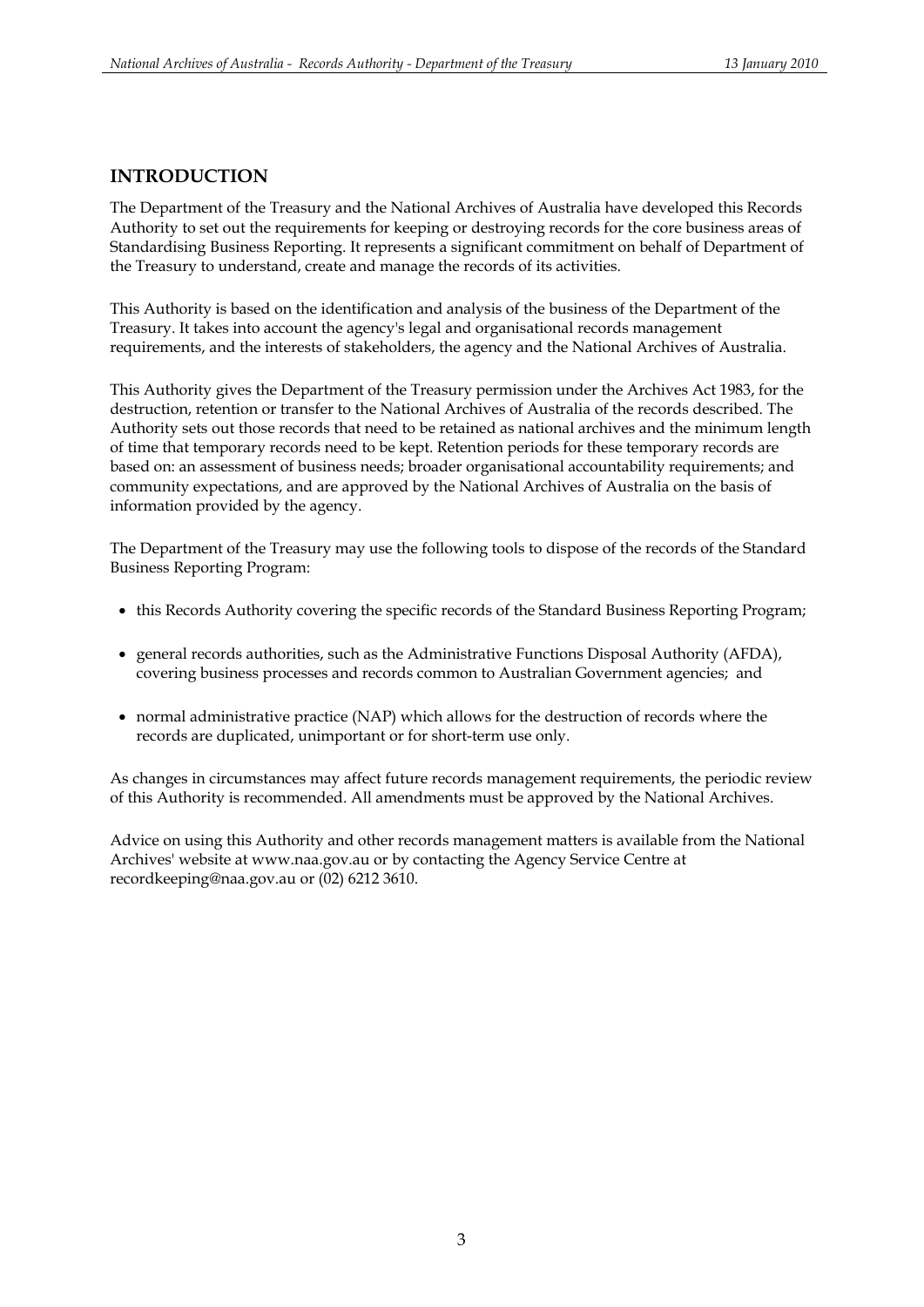# **APPLICATION OF THIS AUTHORITY**

1. This Authority should be used in conjunction with the Administrative Functions Disposal Authority (AFDA) issued by the National Archives to cover administrative records common to Australian Government agencies.

2. This Authority should be used in conjunction with general disposal authorities issued by the National Archives that cover other types of records that may be created by the Department of the Treasury, such as encrypted records and source records that have been copied.

3. This Authority is to be used to sentence records. Sentencing involves the examination of records in order to identify the individual disposal class to which they belong. This process enables sentencers to determine how long records need to be kept. Advice on sentencing is available from the National Archives.

4. Where the method of recording information changes (for example from a manual system to an electronic system, or when information is migrated from one system to a new system) this Authority can still be used to sentence the records created, providing the records document the same core business. The information must be accessible for the period of time prescribed in this Authority. The Department of the Treasury will need to ensure that any software, hardware or documentation required to enable continuing access to the information is available for the periods prescribed.

5. In general, retention requirements indicate a minimum period for retention. The Department of the Treasury may extend minimum retention periods if it considers that there is an administrative need to do so, without further reference to the National Archives. Where the Department of the Treasury believes that its accountability will be substantially compromised because a retention period or periods are not adequate, it should contact the National Archives for review of the retention period.

6. The Department of the Treasury may destroy certain records without formal authorisation as a normal administrative practice. This usually occurs where the records are duplicated, facilitative or for short-term use only. NAP does not replace the arrangements agreed to in records authorities. Advice and guidance on destroying records as a normal administrative practice is available from the National Archives' website at www.naa.gov.au.

7. From time to time the National Archives will place a freeze on some groups of records to prevent their destruction. Further information about disposal freezes and whether they affect the application of this Authority is available from the National Archives website at www.naa.gov.au.

8. Records in the care of the Department of the Treasury should be appropriately stored and preserved. The Department of the Treasury needs to meet this obligation to ensure that the records remain authentic and accessible over time. Under section 31 of the Archives Act 1983, access arrangements are required for records that are in the open access period (currently after 30 years).

9. Appropriate arrangements should be made with the National Archives when records are to be transferred into custody. The National Archives accepts for transfer only those records designated as national archives.

10. Advice on how to use this Authority is available from the Department of the Treasury records manager. If there are problems with the application of the Authority that cannot be resolved, please contact the National Archives.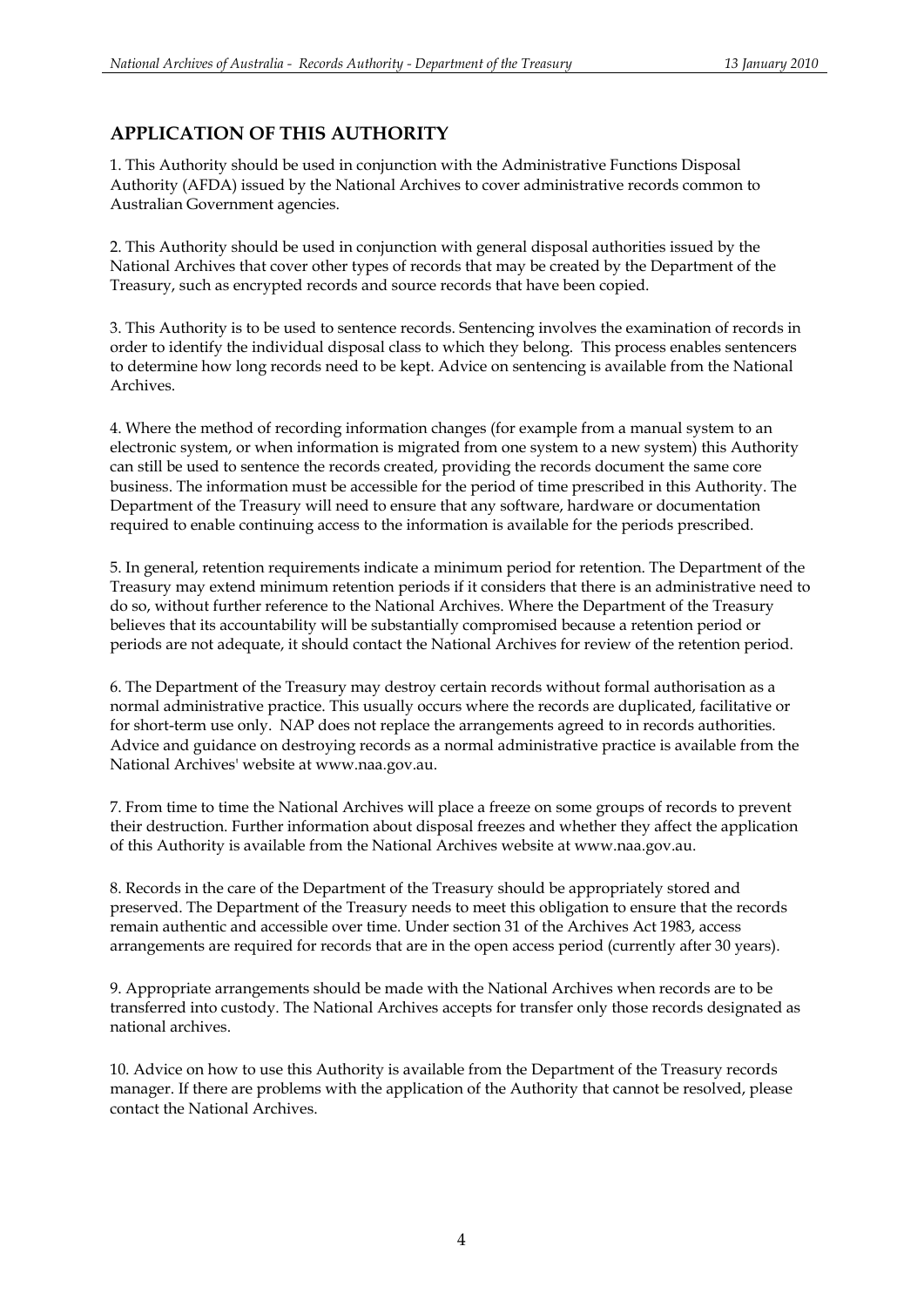## **CONTACT INFORMATION**

For assistance with this authority or for advice on other recordkeeping matters, please contact National Archives' Agency Service Centre.

Queen Victoria Terrace Tel: (02) 6212 3610 Parkes ACT 2600 Fax: (02) 6212 3989 Canberra Mail Centre ACT 2610 Website: www.naa.gov.au

PO Box 7425 **Email:** recordkeeping@naa.gov.au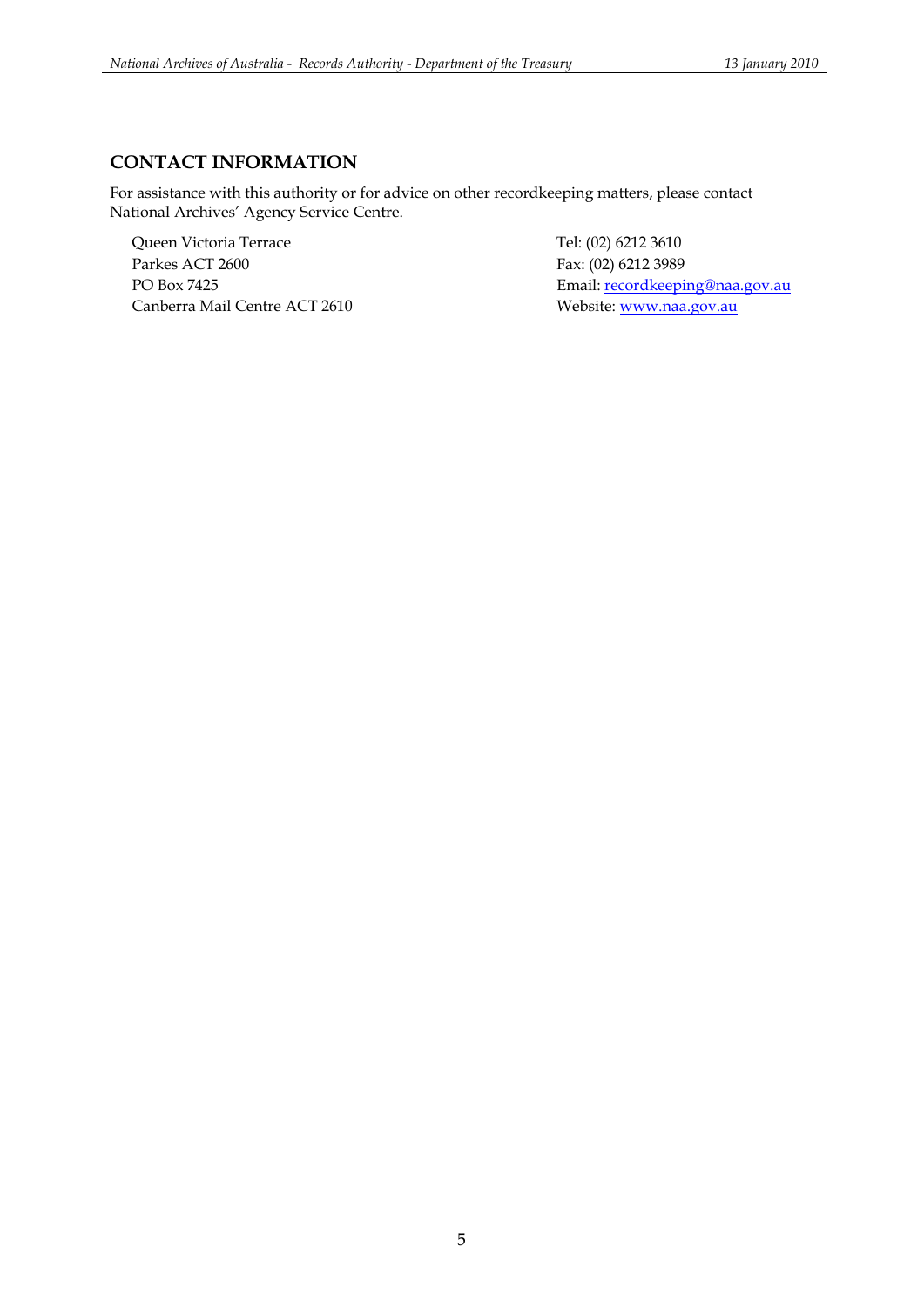# AUTHORISATION

RECORDS AUTHORITY

Person to whom notice of authorisation is given:

The Secretary Department of the Treasury Langton Crescent Parkes ACT 2600

Purpose: AUTHORISES ARRANGEMENTS FOR THE DISPOSAL OF RECORDS IN ACCORDANCE WITH SECTION 24(2)(b) OF THE ARCHIVES ACT 1983

# Application:

STANDARDISING BUSINESS REPORTING

This authorisation gives permission for the destruction, retention or transfer to the National Archives of Australia of the records described. The authority will apply only if these actions take place with the consent of the agency responsible for the core business documented in the records.

Authorising Officer

Margaret Chalker Assistant Director-General National Archives of Australia

Date of issue: 13 January 2010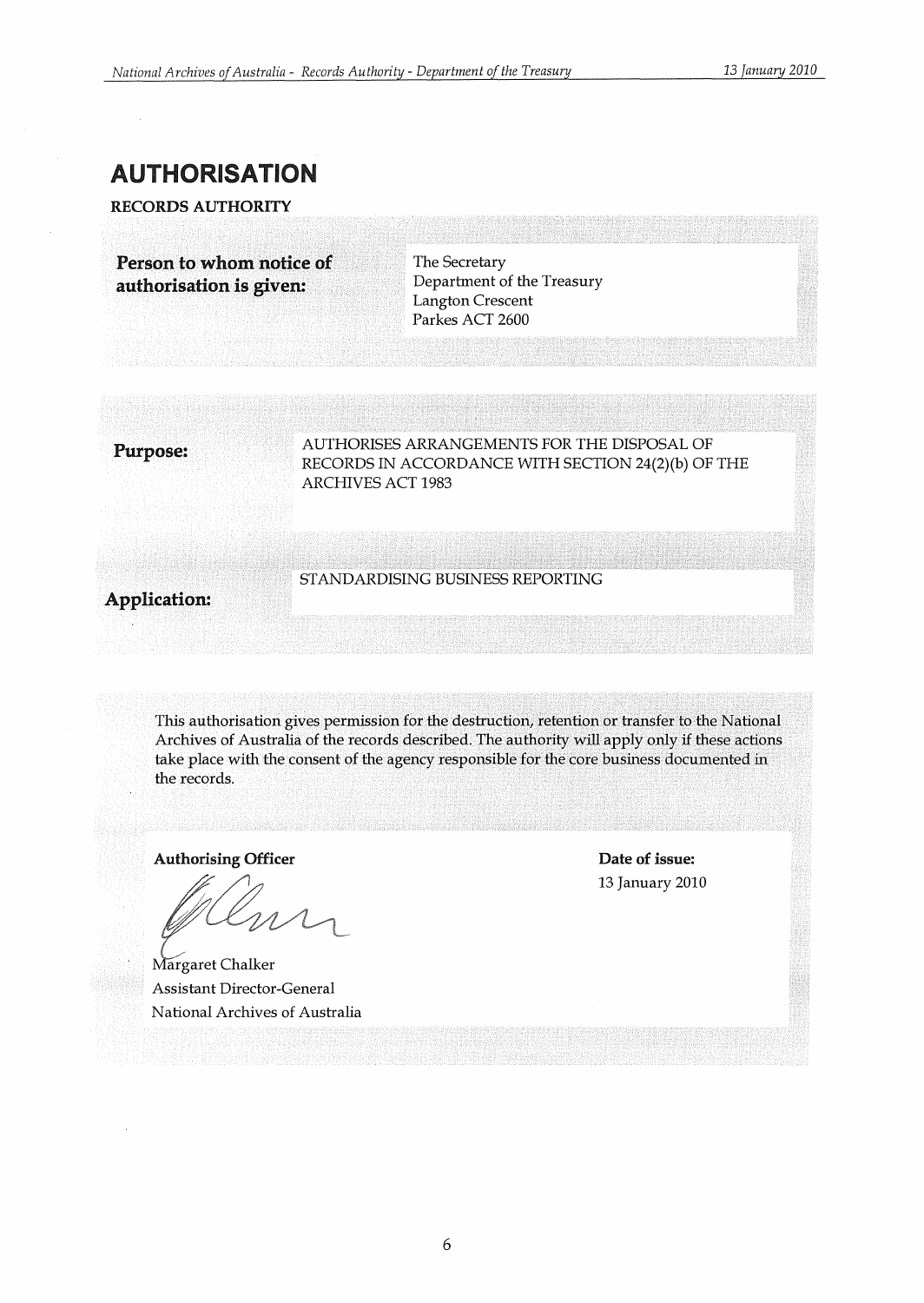# **STANDARDISING BUSINESS REPORTING**

The core business of managing the Standard Business Reporting (SBR) Program, a Commonwealth Government initiative, endorsed by the Council of Australian Governments (COAG) to simplify business-to-government reporting in Commonwealth, State and Territory jurisdictions.

Includes:

- establishing the program board, steering committee, business advisory forum and other taskforces, panels and committees
- establishing and implementing governance arrangements
- liaison, consultation and collaboration with internal and external stakeholders, software developers and consultants
- liaison, consultation and collaboration with other Commonwealth agencies as well as state, territory and international government agencies
- establishing agreements with other Commonwealth agencies as well as state, territory and international government agencies
- developing and applying broad systematic planning for the program
- managing the program to ensure objectives are met
- reviewing and reporting against program objectives and plans
- designing, developing, planning, testing and implementing solutions to meet program objectives
- providing and receiving advice regarding the program
- arranging and attending internal and external meetings
- delivering addresses and presentations and holding conferences regarding the program, and
- driving the take-up of SBR services through the accounting and business communities.

*[For records of individual board members including member interests, appointments, separations, remuneration, accidents etc of Board members, use GOVERNING BODIES* 

*For tendering records, including tender and contract registers, use PROCUREMENT - Tendering* 

*For records that are not needed to document business activities, such as copies, unimportant drafts or rough working papers, refer to the Agency's Normal Administrative Practice (NAP) policy or the National Archives of Australia guidelines on destroying records as a normal administrative practice http://www.naa.gov.au/records-management/keep-destroy-transfer/NAP/index.aspx ]*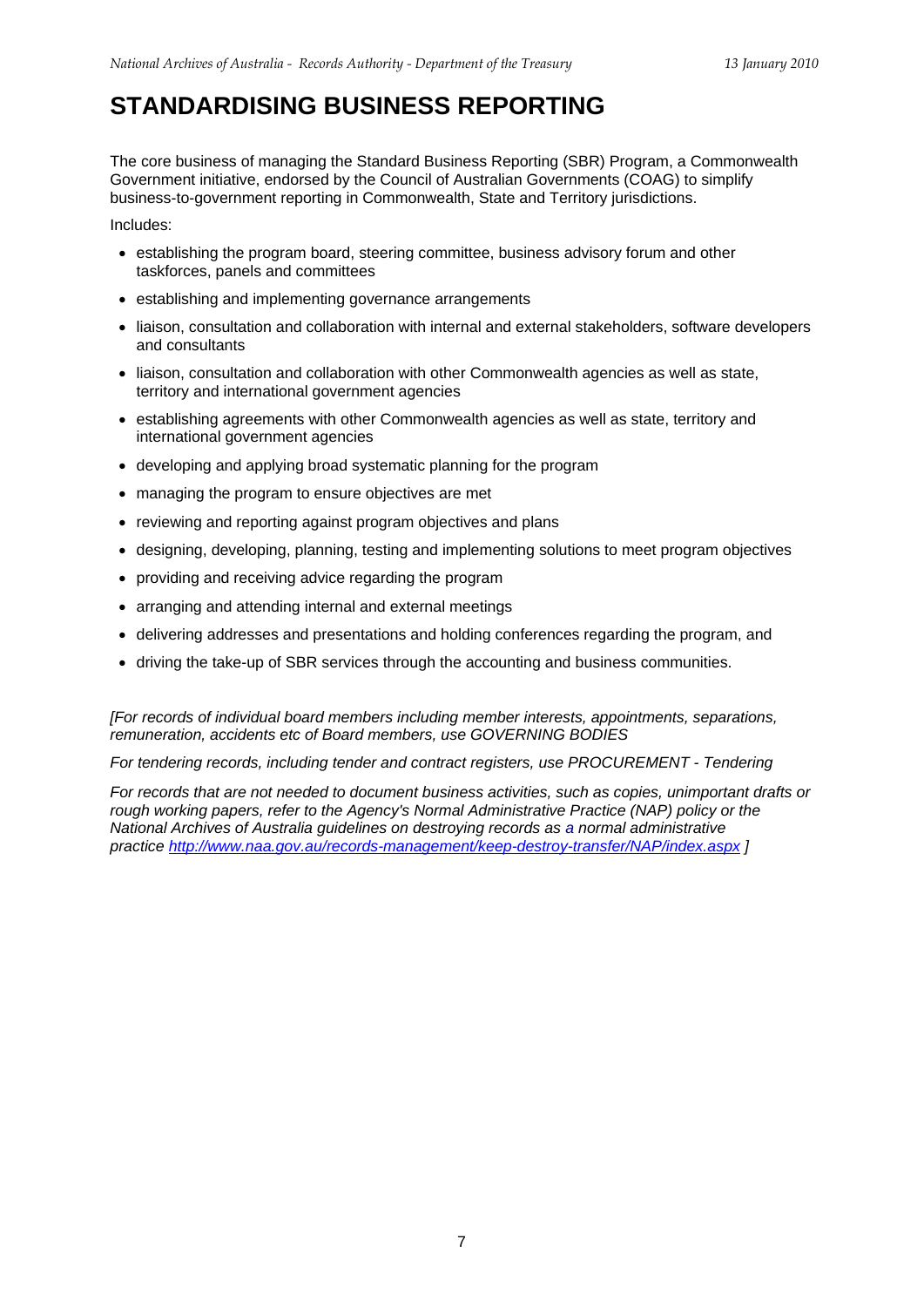# **STANDARDISING BUSINESS REPORTING**

### **Entry** Description of records Disposal action **Disposal action**

21117 Records documenting the following activities of the program:

- records of the establishment of the Program Board
- records of program governance, including ongoing development of policies and standards
- advice documenting major changes to the program, such as changes to the scope or function of the Program, received from, or provided to the Minister or Government agencies
- inter-governmental agreements with Commonwealth, State, Territory and international Government agencies
- final versions of formal reports that act as references for changes to business-to-government reporting
- final versions of strategic business plans
- final versions of minutes and supporting documents tabled at Board meetings
- final versions of addresses and presentations given by members of the Board.

Retain as National Archives